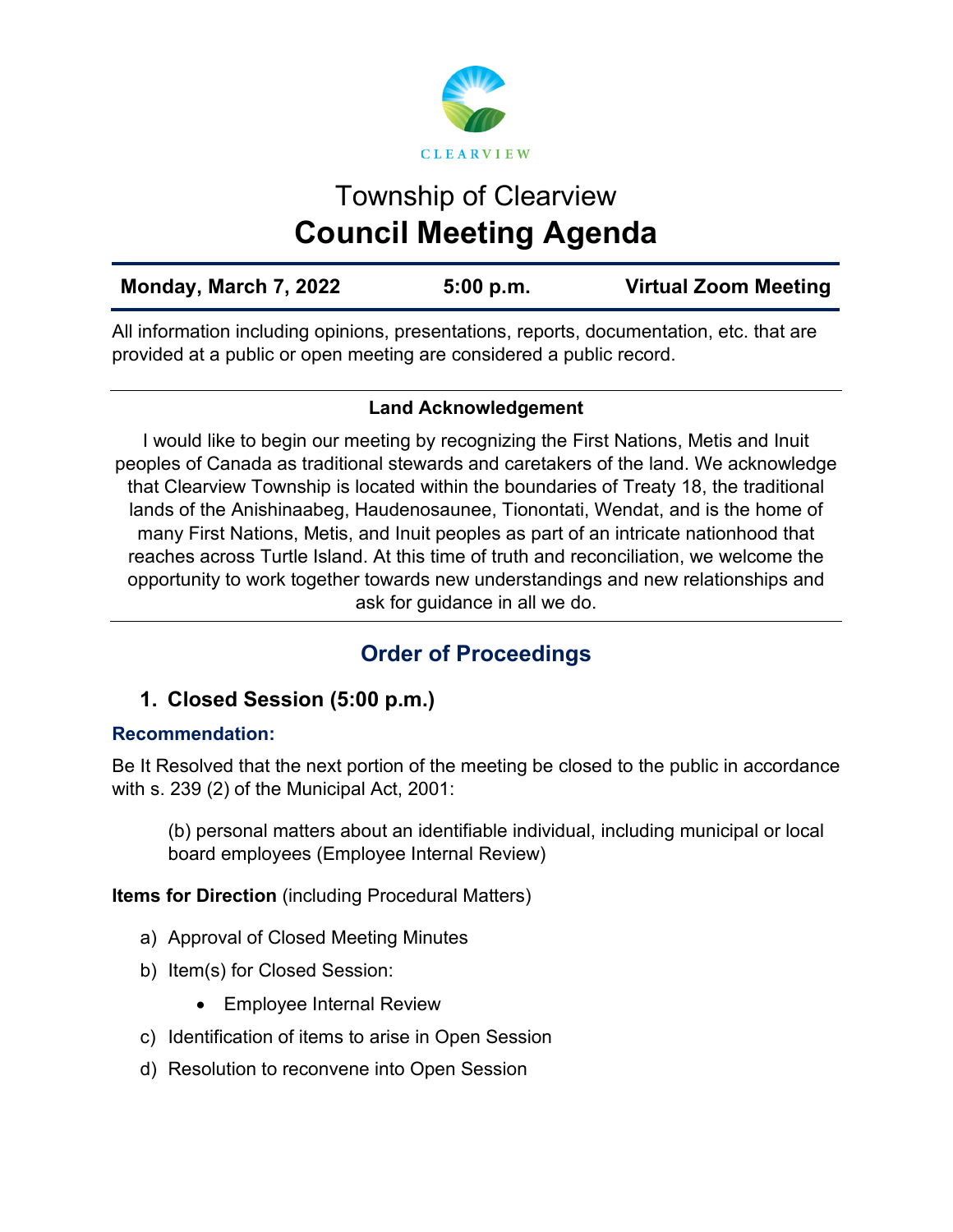# **2. Approval of Agenda (5:30 p.m.)**

#### **Recommendation:**

Be It Resolved that Council of the Township of Clearview hereby approve the Agenda dated March 7, 2022 as presented.

# **3. Disclosure of Pecuniary Interest and General Nature Thereof**

# **4. Public Participation**

**Be advised that comments and views expressed under Public Participation Period are not the views of the Township of Clearview, Council, or the Administration.** 

Written comments will be received until noon on March  $7<sup>th</sup>$ , 2022. Please note that any submissions received after 12:00 noon will not be added to the March  $7<sup>th</sup>$  Council agenda.

To submit a comment, the public must use the public participation portal on the Township's website at:

<https://www.clearview.ca/government-committees/council/public-participation-period>

# **4.1 [Gord Zeggil \(Speed Reductions under Report PW-007-2022\)](https://www.clearview.ca/sites/default/files/uploads/publications/4.1_gord_zeggil_speed_reductions_report_pw-007-2022.pdf)**

# **5. Deputations and Presentations**

No deputations or presentations.

# **6. Public Meetings**

No public meetings.

# **7. Approval of Council Meeting Minutes**

#### **Recommendation:**

Be It Resolved that Council of the Township of Clearview hereby approves the Minutes of the following Council Meetings as presented:

- **[February 7, 2022](https://www.clearview.ca/sites/default/files/uploads/publications/2022-02-07_council_meeting_minutes.pdf)**
- **[February 24, 2022 \(Special Meeting\)](https://www.clearview.ca/sites/default/files/uploads/publications/2022-02-24_special_council_meeting_minutes.pdf)**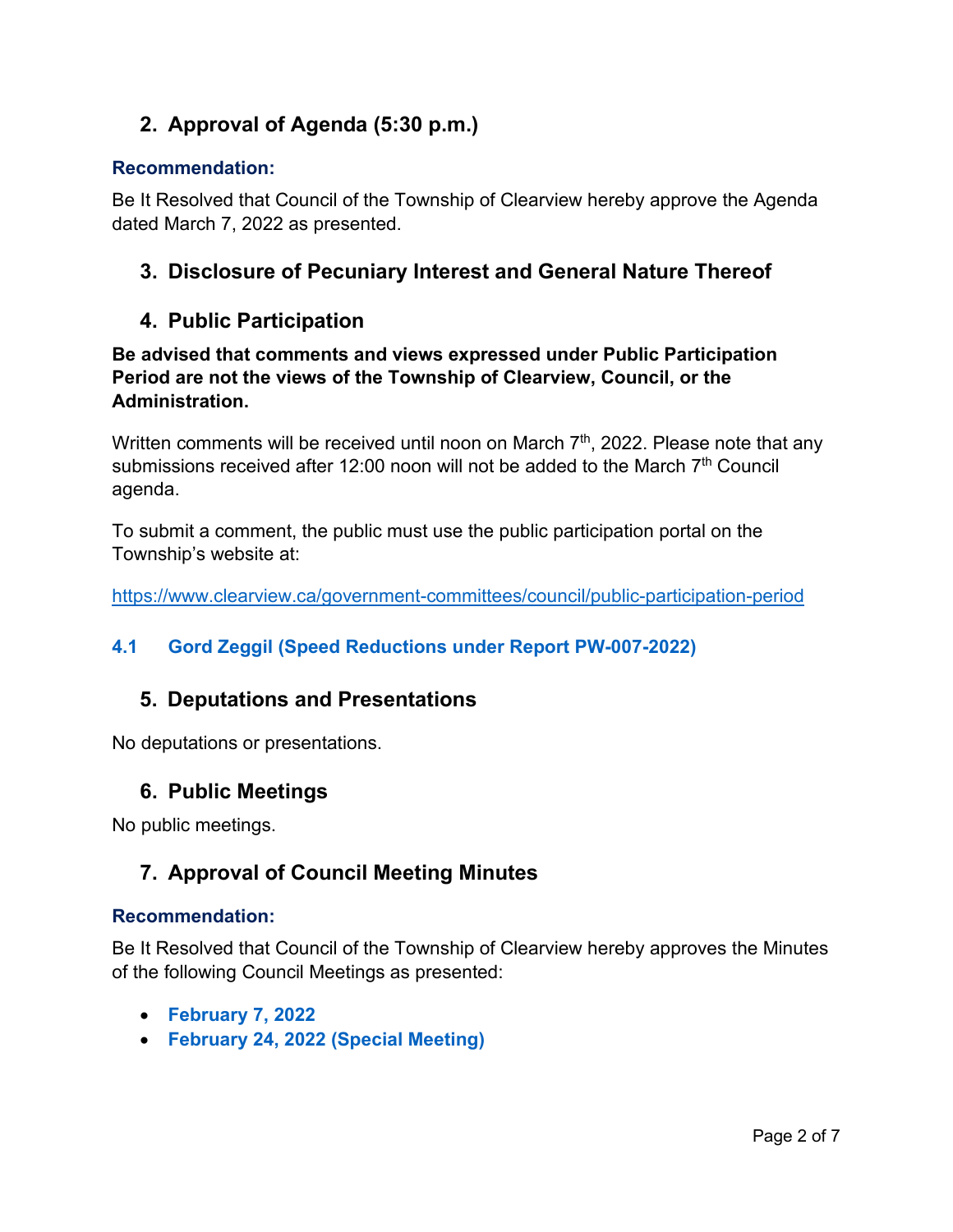# **8. Business arising from Minutes (if any)**

- **9. Communications from the Mayor**
- **9.1. Closed Session Report (if any)**

# **9.2. [AMO Support Resolution –](https://www.amo.on.ca/sites/default/files/assets/DOCUMENTS/Reports/2019/TowardsaReasonableBalanceAddressingGrowingMunicipalLiabilityandInsuranceCosts20191001.pdf?_zs=NQskN1&_zl=B1cA2) Joint & Several Liability**

#### **Recommendation:**

Whereas municipal governments provide essential services to the residents and businesses in their communities; and,

Whereas the ability to provide those services is negatively impacted by exponentially rising insurance costs; and,

Whereas one driver of rising insurance costs is the legal principle of 'joint and several liability,' which assigns disproportionate liability to municipalities for an incident relative to their responsibility for it; and,

Whereas the Government of Ontario has the authority and responsibility for the legal framework of joint and several liability; and,

Whereas the Premier of Ontario committed to review the issue in 2018 with a view to helping municipal governments manage their risks and costs; and,

Whereas the Association of Municipalities of Ontario on behalf of municipal governments has provided recommendations in this source document to align municipal liability with the proportionate responsibility for incidents and capping awards;

Now, therefore be it resolved, that the Township of Clearview does hereby support AMO's recommendations; and,

Further be it resolved that the Township of Clearview does hereby call on the Attorney General of Ontario to work with municipal governments to put forward a plan of action to address "joint and several liability" before the end of the government's current term so that municipalities can continue to offer high quality services to their communities.

# **10. County Reports and Information**

# **10.1. County of Simcoe – [ITSTARTS Campaign Proclamation](https://www.clearview.ca/sites/default/files/uploads/publications/10.1_itstarts_month_2022_proclamation.pdf) [Campaign website](https://www.simcoe.ca/ChildrenandCommunityServices/Pages/IT%20Starts/itstarts.aspx)**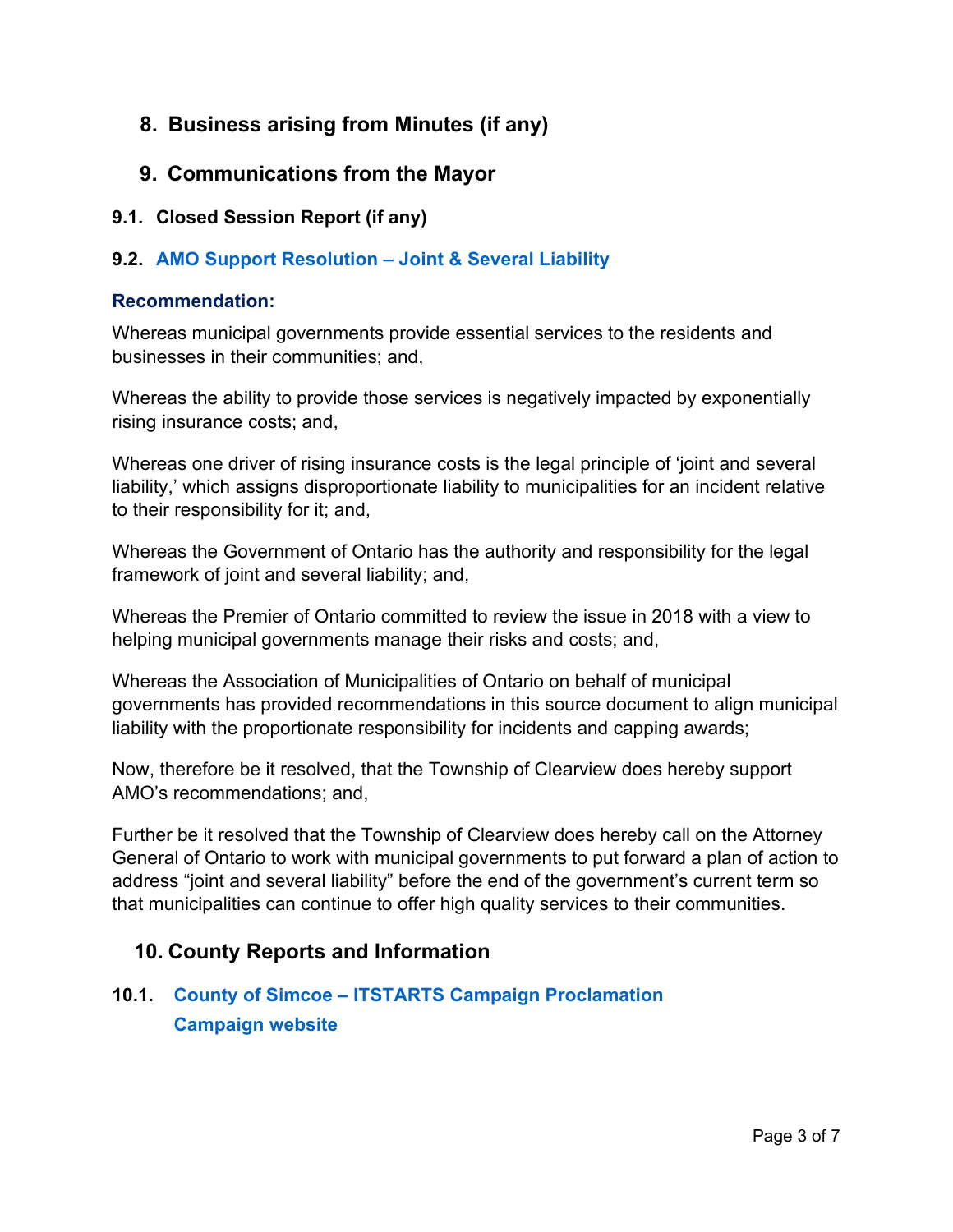#### **Recommendation:**

Be It Resolved that Council of the Township of Clearview hereby request that the Mayor proclaim the month of March 2022 as #ITSTARTS Month in the Township of Clearview, and specifically March 21<sup>st</sup> as the International Day to Eliminate Racial Discrimination, encouraging everyone to take a stand and participate and learn more about the #ITSTARTS campaign.

# **10.2. [2022 Simcoe County Bursary Program](https://www.simcoe.ca/studentbursary)**

#### **Recommendation:**

Be It Resolved that Council of the Township of Clearview hereby approve participating in the County of Simcoe Bursary Program by donating \$1,000.00 to be funded from the Clearview Community Grants.

# **11. Council Reports and Community Announcements**

# **[COU-002-2022 Station on the Green Funding Request](https://www.clearview.ca/sites/default/files/uploads/publications/cou-002-2022_station_on_the_green_funding_request.pdf)**

#### **Recommendation:**

Be It Resolved that Council of the Township of Clearview hereby:

- 1) Receive report COU-002-2022 (Station on the Green Funding Request) dated March 7, 2022; and,
- 2) That Council approve providing funding in the amount of \$5,146.39 to the Station on the Green for reimbursement of the installation of a new security system at the facility; and,
- 3) That this expenditure be funded through the Tax Stabilization Reserve.

#### **11.1. Ward Reports**

# **12. Department Reports and By-laws**

# **Parks, Recreation and Culture**

# **[PCR-002-2022 Community Halls Accessibility and Inclusion Report](https://www.clearview.ca/sites/default/files/uploads/publications/pcr-002-2022_community_halls_accessibility_and_inclusion_report_tv_rev2.pdf)**

[Appendix A – RJ Burnsides Clearview Halls Renovations Report](https://www.clearview.ca/sites/default/files/uploads/publications/appendix_a_-_rj_burnsides_small_halls_proposed_renovations_feb_252022.pdf)

[Appendix B – TSSA Elevating Devices Fee Schedule](https://www.clearview.ca/sites/default/files/uploads/publications/appendix_b_-_tssa_elevating-devices-fee-schedule_v1.1.pdf)

#### **Recommendation:**

Be It Resolved that Council of the Township of Clearview hereby: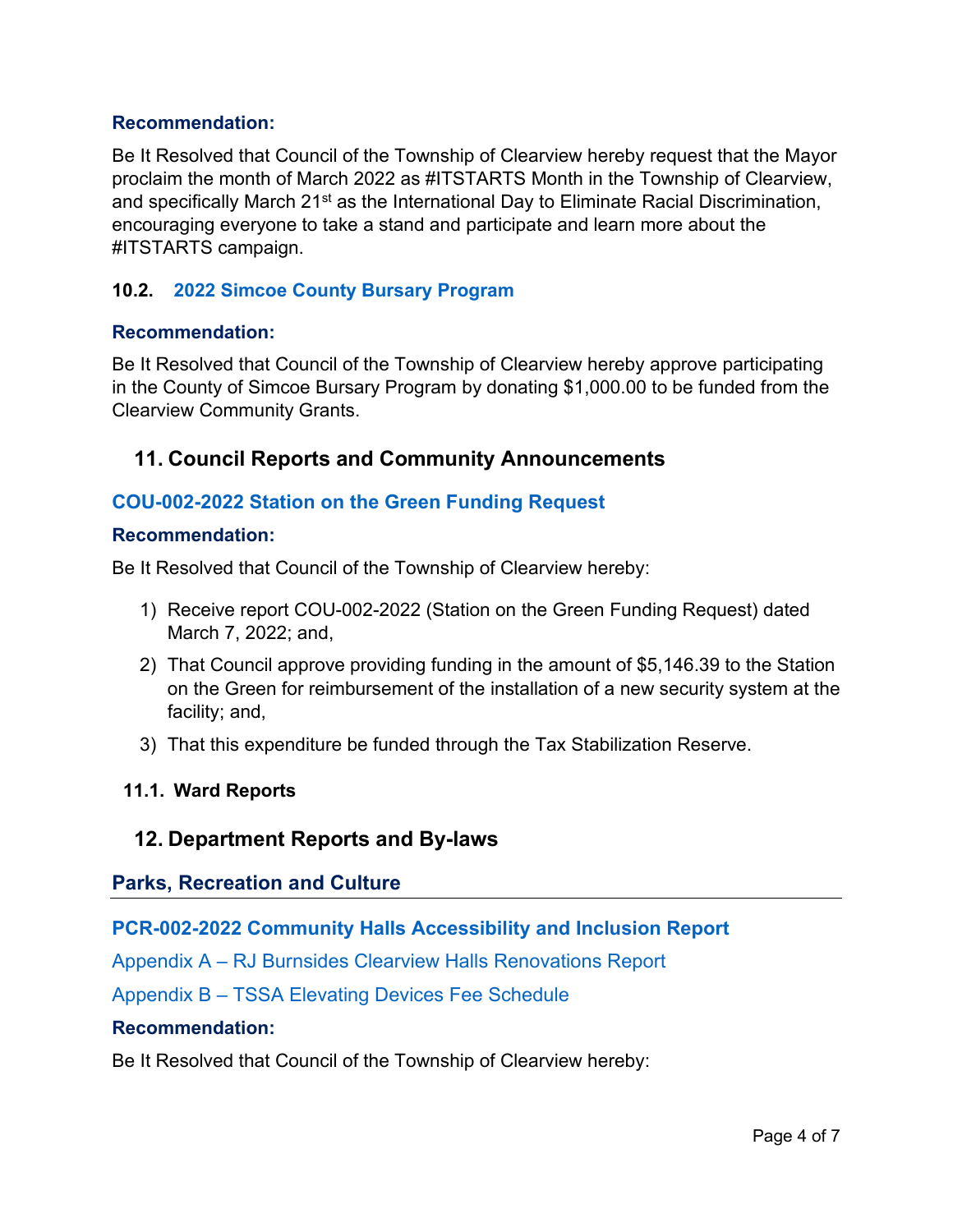- 1) Receive report PCR-002-2022 (Community Halls Accessibility and Inclusion Report) dated March 7, 2022; and,
- 2) Receive RJ Burnsides Clearview Halls Renovations report dated February 25, 2022 for information; and,
- 3) That Council hereby schedule a special meeting to finalize the direction and next steps with staff (as identified in report PCR-002-2022) for all the six community halls; and,
- 4) That Council direct staff to implement the following Staff Recommendations from the PCR-002-2022 Report (8 in total to choose from):

# **Fire & Emergency Services**

# **[FD-001-2022 County of Simcoe Pomax Fire Service Review](https://www.clearview.ca/sites/default/files/uploads/publications/fd-001-2022_county_of_simcoe_pomax_fire_service_review_0.pdf)**

#### **Recommendation:**

Be It Resolved that Council of the Township of Clearview hereby:

- 1) Receive report FD-001-2022 (County of Simcoe Pomax Fire Service Review) dated March 7, 2022; and,
- 2) That after reviewing information provided by Pomax Consulting for the County Fire Service Review, Council supports the analysis expressed by the Fire Chief and Chief Administrative Officer within this staff report to Mayor & Council.

# **Public Works**

# **[PW-007-2022 Speed Reduction on Various Roads](https://www.clearview.ca/sites/default/files/uploads/publications/pw-007-2022_speed_reduction_of_various_roads.pdf)**

#### **Recommendation 1:**

Be It Resolved that Council of the Township of Clearview hereby:

- 1) Receive report PW-00X-2022 (Speed Reduction of Various Roads) dated March 7, 2022; and,
- 2) Approve reducing the speed limit on Concession 10 Nottawasaga from 80km/hr to 60 km/hr from County Road 124 to County Road 91 and from 30/31 Sideroad to the town limits (County Road 32/Poplar Sideroad) to address vertical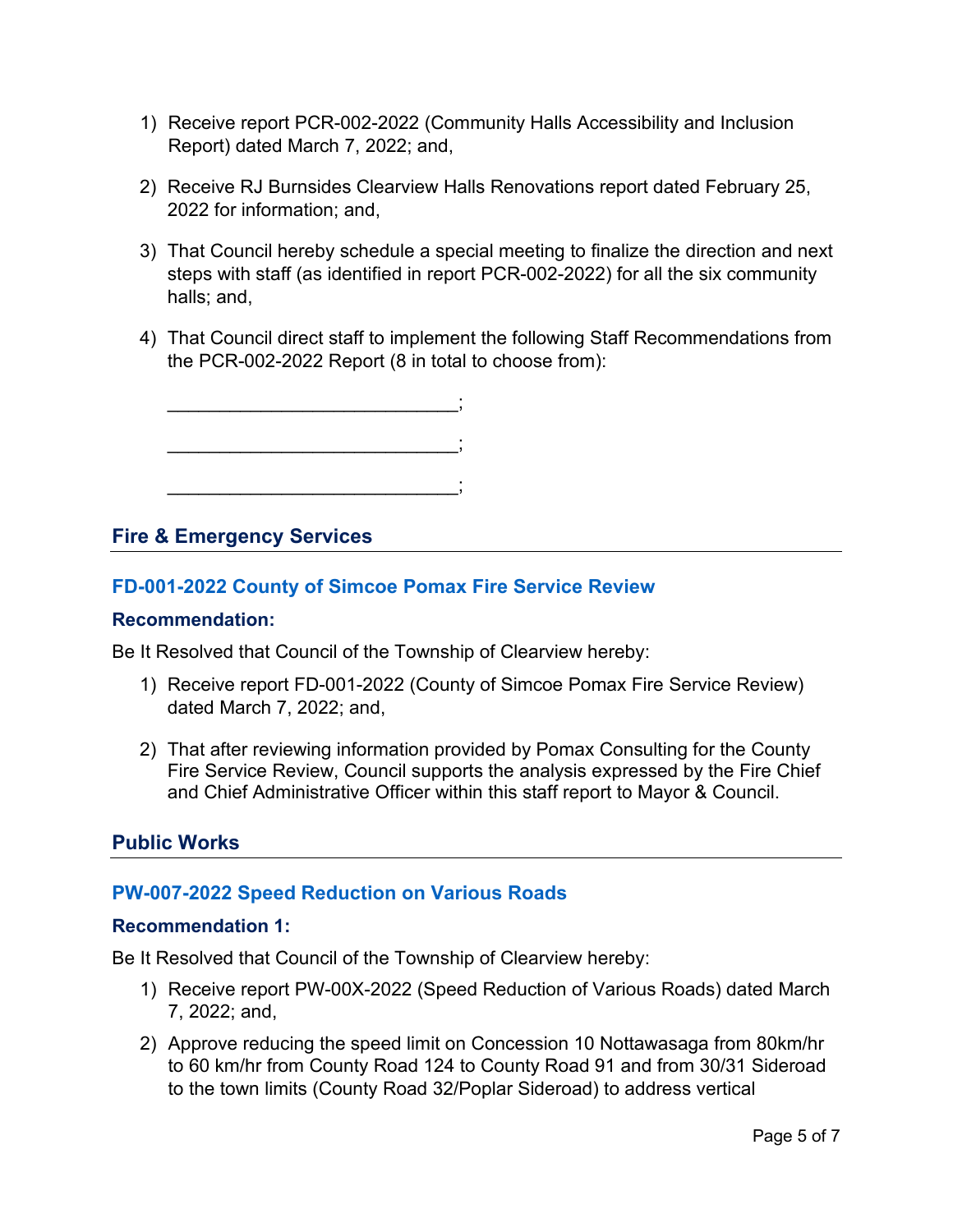alignment and cross section constraints for multi-modal travel by directing staff to present the speed reduction by-law at the next Council meeting; and,

3) That the expenditure in the amount of \$15,504.42 to reduce the speed on the road be funded through the Public Works Capital Budget for Traffic Control **Devices** 

#### **Recommendation 2:**

Be It Resolved that Council of the Township of Clearview hereby:

- 1) Approves reducing the speed limit on Fairgrounds Road from 80km/hr to 60 km/hr from County Road 9 to County Road 91 and from 33/34 Side Road to the town limits (Beachwood Road) to address vertical alignment and cross section constraints for multi-modal travel by directing staff to present the speed reduction by-law at the next Council meeting; and,
- 2) That the expenditure in the amount of \$18,551.64 to reduce the speed on the road be funded through the Public Works Capital Budget for Traffic Control Devices.

#### **Recommendation 3:**

Be It Resolved that Council of the Township of Clearview hereby:

- 1) Approves reducing the speed limit on Riverside Drive/Concession 6 from 80 km/hr to 60 km/hr from County Road 9 to a point 1.1 km north of County Road 91 and from 33/34 Side Road north to Poplar Side Road be reduced from 80 km/hr to 60 km/hr with the portion that is currently 50 km/hr on Concession 6 remaining that way, to address horizontal alignment constraints by directing staff to present the speed reduction by-law at the next Council meeting; and,
- 2) That the expenditure in the amount of \$23,656.62 to reduce the speed on the road be funded through the Public Works Capital Budget for Traffic Control Devices.

#### **Recommendation 4:**

Be It Resolved that Council of the Township of Clearview hereby:

- 1) Prioritize the following roads in 2023 based on the approved budget for the year, to implement recommendations from the Township's Transportation Assessment Study:
	- Hogback Road (speed reduction)
	- Concession 5 Nottawasaga (speed reduction)
	- 36/37 Sideroad (speed reduction)
	- 12/13 Sideroad (speed reduction)
	- Lavender Hill Road (speed reduction)